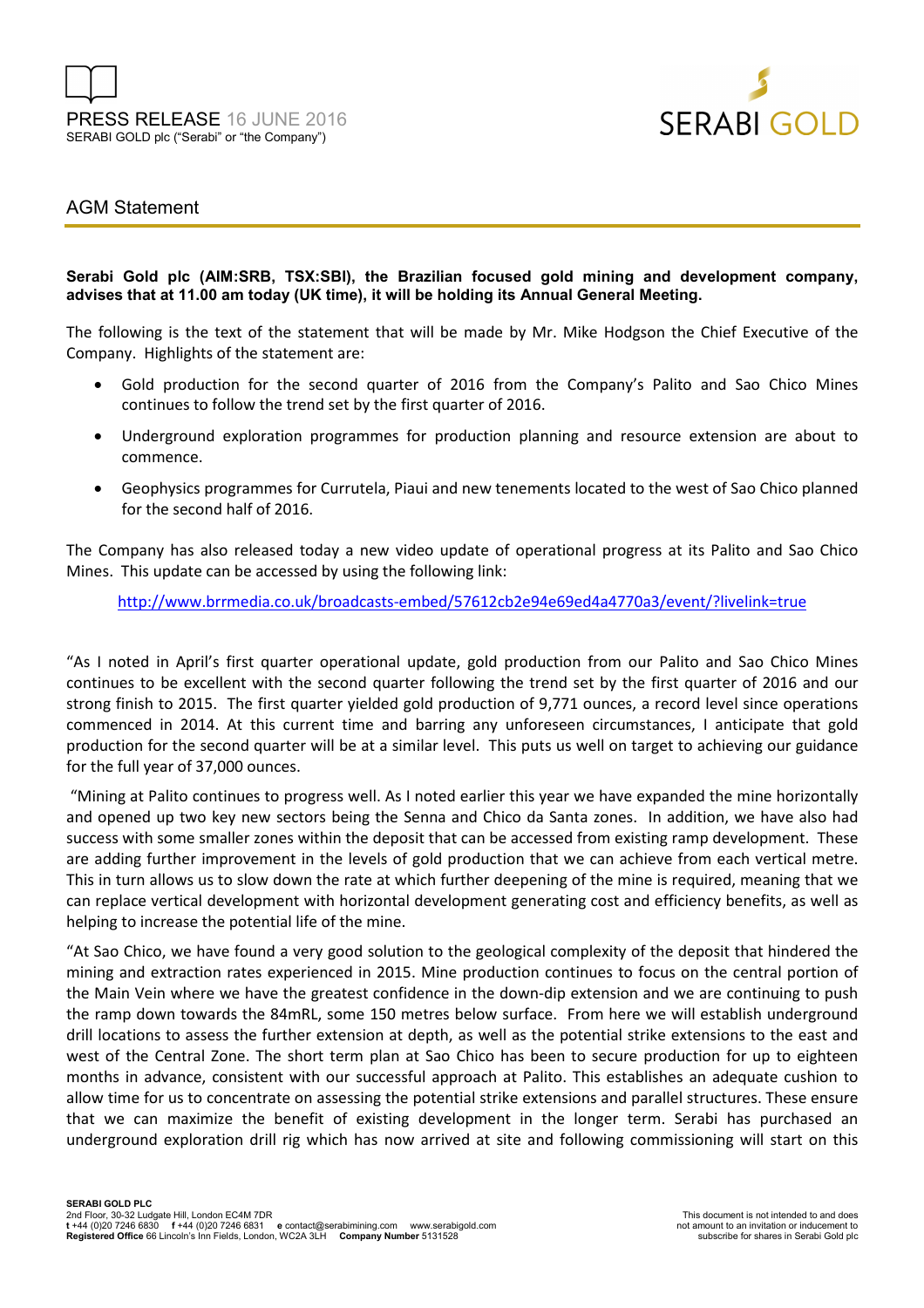



work. A contractor operated underground drill rig is also now on site that will assist with accelerating the programme over the next four to five months.

"A similar programme will also be undertaken at Palito once the initial phase of work is completed at Sao Chico. Initially work will focus on the extension at depth of the Main Zone comprising the G1, G2 and G3 veins, but will also look for parallel structures which lie between the Main Zone and Palito West and Chico da Santa with the expectation that a number of small but viable veins will be identified that can be easily accessed from the existing mine development.

"During this second quarter we had anticipated to have a third ball mill commissioned and operating. However, the failure of a key component in one of the other mills has delayed this start up because, to keep production going we borrowed the trunnion bearing from the third mill. A new bearing has now been delivered and the commissioning of the third mill will start in the coming week. Despite this small setback, our recent production has not been impacted and illustrates the requirement for building contingency and flexibility when operating in the more remote locations, which in this instance has allowed the Company to maintain operations at close to maximum levels.

"The gold price has clearly been favourable over recent months, and whilst our focus for 2016 is to use cash flow to retire the borrowings that the Company has with Sprott, we have been able to set aside some funding for the start of the next stages of wider exploration activity at Palito and Sao Chico. This will involve a down-the-hole electromagnetic survey at Palito using the past drilling undertaken at the Currutela and Piaui prospects. The contractor is due to arrive on site during July and we anticipate the programme and subsequent evaluation of results taking some three to four months to complete. It is intended that this work will allow the Company to better plan the next stage of exploration drilling that is anticipated to be undertaken during 2017.

"At Sao Chico a surface Induced Polarisation programme will be undertaken over an area to the west of the original Sao Chico exploration tenement. Serabi has secured the exploration licences over this area and feels it offers excellent potential for hosting strike extensions of the current Sao Chico veins. Results are expected to be available towards the end of 2016. Both geophysical programmes are using well established techniques to identify conductive bodies and sulphide mineralisation as pathfinders to locating gold occurrences which are associated with these features.

"Whilst operations are going very well, and I remain optimistic for the remainder of 2016, being essentially a single asset entity and operating in a relatively remote region of Brazil, there will continue to be challenges. Whilst many economic commentators expected to see the Brazilian currency continue to decline during 2016, in the face of an uncertain political climate and a weakening economy, it has however confounded expectation and strengthened. It appears that there remain strong inflows of currency into the country, and whilst these may include investment from multinational companies having to support their local businesses, this will place pressure on our reported US Dollar costs should the situation continue. At this time it remains unclear how the political situation will resolve itself and how this will impact on the perceptions of Brazil. However, neither this, nor the concerns over Zika, are having any current impact on our operations.

 "Palito is now in a steady state and Sao Chico, having entered Commercial Production in January 2016, is performing in line with our expectations. I am often asked what the next move is for the Company. I am far from complacent about our two existing mines, but I feel that we are now able to divert some time and resources to growing the Company. We have already implemented the first part of the potential for organic growth by starting to evaluate some of the potential within our existing tenement holdings. This is, however, a process that will take time but, if successful it will provide an opportunity for resource and production growth at a relatively low cost. We will also continue to look at the opportunity for potential acquisitions of other projects. The recent surge in gold prices has started to change seller expectations supported by the recent rally in valuations ascribed to Canadian listed junior development and exploration companies which appear to have out-paced the UK market. I am keen to grow the Company, as I believe that we will benefit from greater critical mass and runway to attract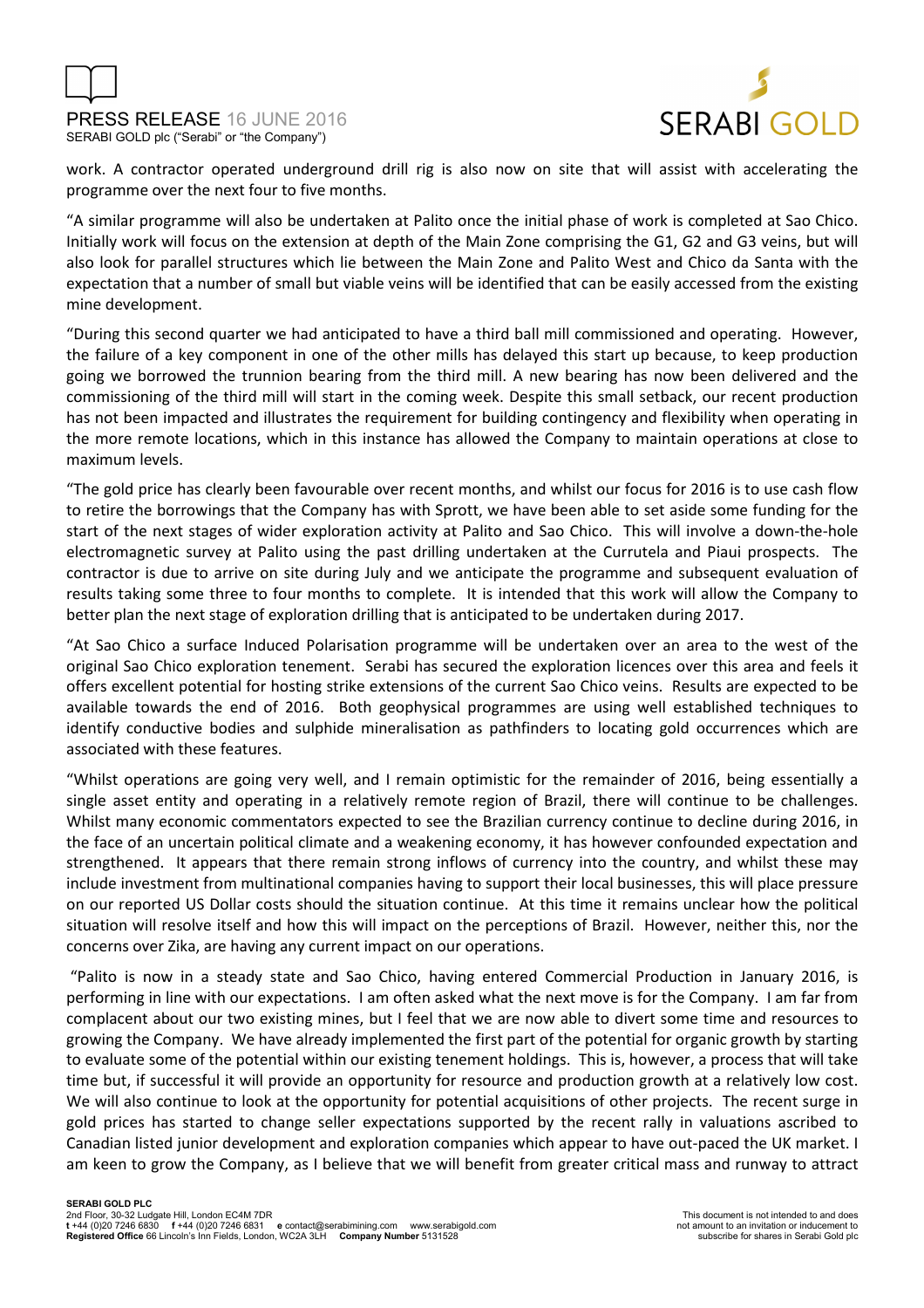



wider investor support and a concurrent re-rating of the Company's shares in due course. Nevertheless, I constantly reiterate that Serabi will only consider acquisitions that management feels will genuinely increase value for shareholders. Whilst a strong market is good for all of us and should be welcomed after the experience of the last few years, I have concern that some valuations and expectations may spiral and become unrealistic.

 "Before closing I would like to acknowledge again the support and commitment of our major shareholder, Fratelli Investments and the Company's loyal and experienced management team. We have low staff turnover and I can only put this down to creating a work environment that, whilst challenging, is rewarding and has brought people together with a strong sense of common purpose."

## **Enquiries**

# **SERABI GOLD plc**

**Michael Hodgson t** +44 (0)20 7246 6830<br>Chief Executive **m** +44 (0)7799 473621 m +44 (0)7799 473621

**Clive Line t** +44 (0)20 7246 6830 Finance Director **m** +44 (0)7710 151692

**e** contact@serabigold.com

www.serabigold.com

## **BEAUMONT CORNISH Limited**

**Nominated Adviser & Financial Adviser**  Roland Cornish **t** +44 (0)20 7628 3396

### **PEEL HUNT LLP**

**UK Broker**

## **Blytheweigh UK Financial PR**

Tim Blythe **t** +44 (0)20 7138 3204

**Qualified Persons Statement** 

Michael Cornish **t** +44 (0)20 7628 3396

### Matthew Armitt **t** +44 (0)20 7418 9000 Ross Allister **t** +44 (0)20 7418 9000

Camilla Horsfall **t** +44 (0)20 7138 3224

contained in this announcement are based upon what the Directors believe to be reasonable assumptions, the Company cannot assure investors that actual results will be consistent with such forward looking statements.

The scientific and technical information contained within this announcement has been<br>reviewed and approved by Michael Hodgson, a Director of the Company. Mr Hodgson is<br>an Economic Geologist by training with over 25 years'

Chartered Engineer of the Engineering Council of UK, recognizing him as both a Qualified Person for the purposes of Canadian National Instrument 43-101 and by the AIM

*Neither the Toronto Stock Exchange, nor any other securities regulatory authority, has* 

Guidance Note on Mining and Oil & Gas Companies dated June 2009.

*approved or disapproved of the contents of this news release.*

Copies of this release are available from the Company's website at **www.serabigold.com** 

#### **Forward-looking statements**

Certain statements in this announcement are, or may be deemed to be, forward looking<br>statements. Forward looking statements are identified by their use of terms and phrases<br>such as "believe", "could", "should" "envisage", or the negative of those, variations or comparable expressions, including references to assumptions. These forward looking statements are not based on historical facts but rather on the Directors' current expectations and assumptions regarding the Company's future growth, results of operations, performance, future capital and other expenditures (including<br>the amount, nature and sources of funding thereof), competitive advantages, business<br>prospects and opportunities. Such forward lo beliefs and assumptions and are based on information currently available to the Directors. A number of factors could cause actual results to differ materially from the results discussed in the forward looking statements including risks associated with vulnerability to general economic and business conditions, competition, environmental and other regulatory changes, actions by governmental authorities, the availability of capital markets, reliance on key personnel, uninsured and underinsured losses and other factors, many of which are beyond the control of the Company. Although any forward looking statements

### **GLOSSARY OF TERMS**

The following is a glossary of technical terms:

"Au" means gold.

 "assay" in economic geology, means to analyze the proportions of metal in a rock or overburden sample; to test an ore or mineral for composition, purity, weight or other properties of commercial interest.

"development" - excavations used to establish access to the mineralised rock and other workings

"DNPM" is the Departamento Nacional de Produção Mineral.

"grade" is the concentration of mineral within the host rock typically quoted as grams per tonne (g/t), parts per million (ppm) or parts per billion (ppb).

"g/t" means grams per tonne.

#### **SERABI GOLD PLC**

2nd Floor, 30-32 Ludgate Hill, London EC4M 7DR<br>t +44 (0)20 7246 6830 f +44 (0)20 7246 6831 e contact@serabimining.com www.serabigold.com not amount to an invitation or inducement to **Registered Office** 66 Lincoln's Inn Fields, London, WC2A 3LH **Company Number** 5131528 subscribe for shares in Serabi Gold plc